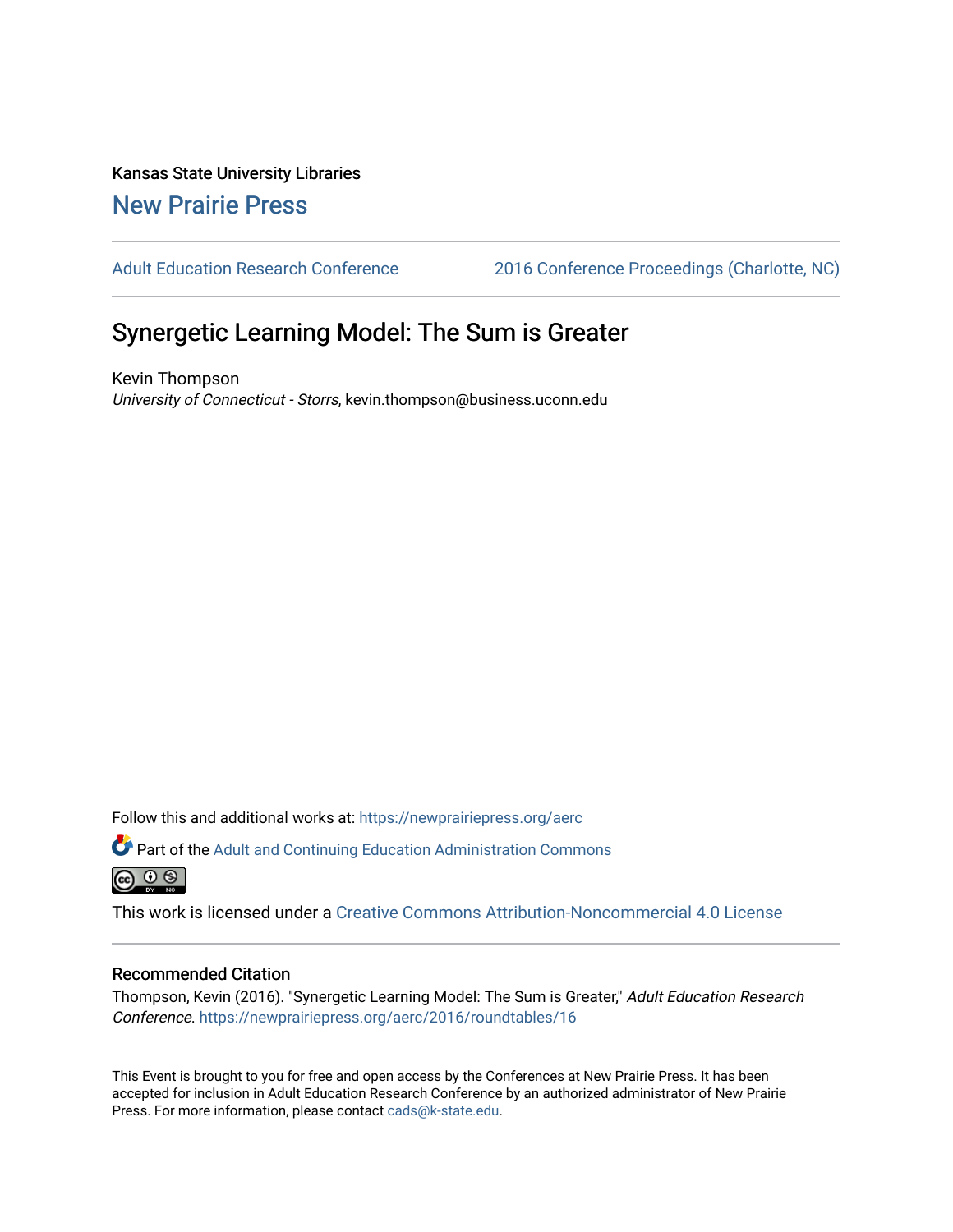## **Synergetic Learning Model**

# Kevin Thompson University of Connecticut

**Abstract:** Adult education scholars often focus research on a factor that is expected to improve educational outcomes. The Synergetic Learning Model combines the work of many scholars.

**Keywords:** learning model, synergy, learning design, end-to-end learning, performance support

### **Introduction**

For years, academics and practitioners alike have espoused adult education as an important component of human resources development. Along with job analysis, job design, recruitment, selection, and communication (Hargrove, Becker & Hargrove, 2015), adult education, training, and development is expected to be a performance improvement driver across organizations. Similarly, for years, academics have studied a wide variety of factors that can improve adult education outcomes in organizations. The research is typically focused on a single factor like feedback (Bakken, 2002; Ende, 1983), reflection (Jackson, 2015; Jonker, 2012), or on-the-job learning (Jacobs, 2012; Johnson, 2001). While the efforts aimed at identifying and determining the value of these adult education approaches reside in the literature, they are presented as individual research efforts only.

The challenge for practitioners who try to apply research to practice, is a myriad of research findings with little clarity or guidance on how to combine research findings to create synergy in adult education interventions. Perhaps the most significant obstacle practitioners face in creating synergy when applying multiple research findings is the long-term organizational focus on training 'events'. This focus is supported directly and indirectly in the literature. Lee and Jang (2014) wrote a comprehensive paper that offered four critical dimensions and ten synthesized procedures for developing instructional design models. The instructional design models were typically applied to the design of training events as opposed to end-to-end learning solutions that include such components as engagement, preparation, acquisition, reflection, application, and performance support.

### **The Model**

The Synergetic Learning Model combines the work of many scholars and is suitable for both application purposes and additional research. The conceptual learning model is an example of where the sum is greater than the value of the individual parts. The Synergetic Learning Model (see Figure 1) is a conceptual model that aligns previous which practitioners can apply to enhance learning transfer, and scholars can study and refine.